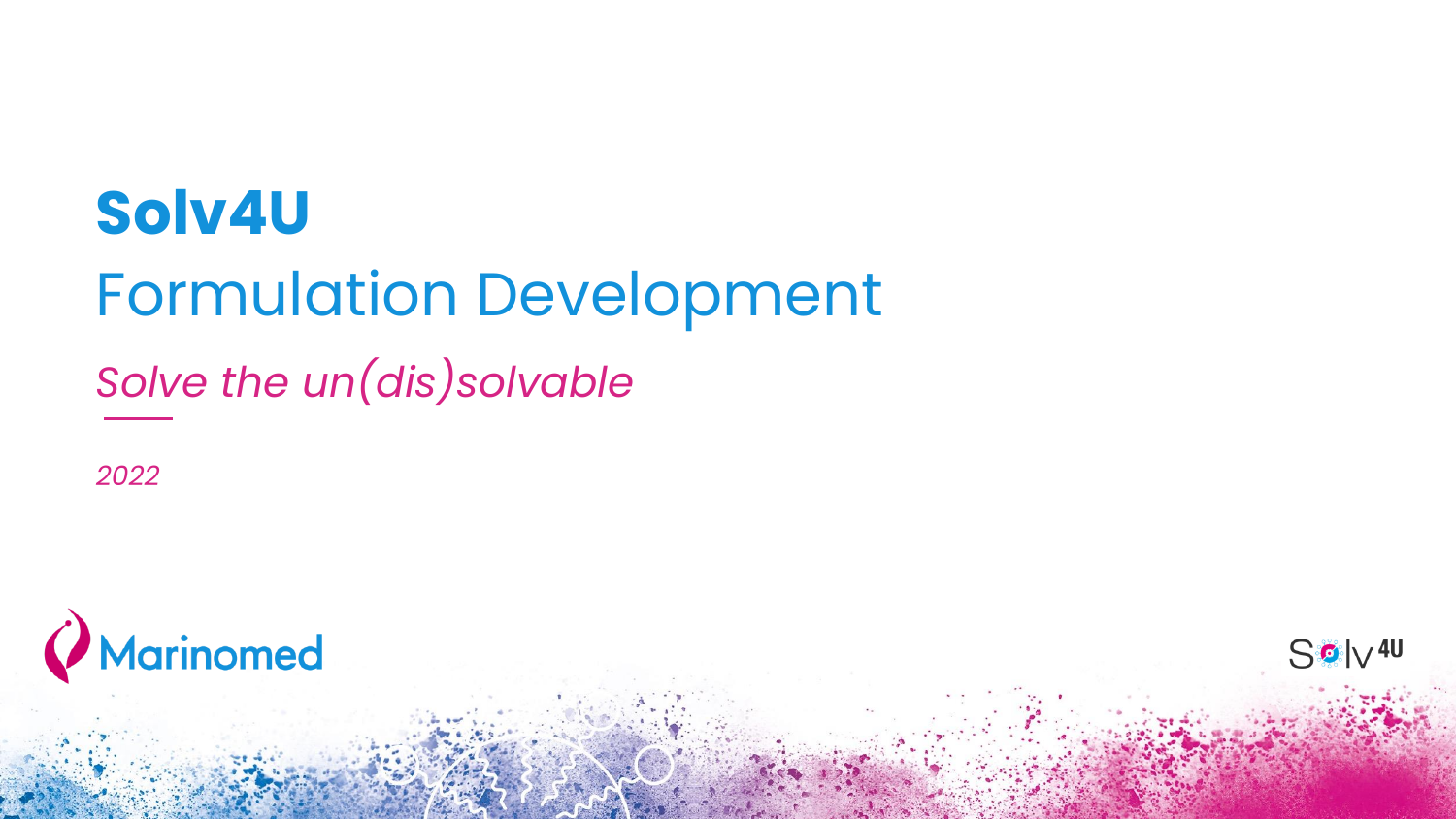

### Disclaimer

This presentation (the "Presentation") was prepared by Marinomed Biotech AG.

The information contained in this Presentation has not been independently verified and no representation or warranty expressed or implied is made as to, and no reliance should be placed on, the fairness, accuracy, completeness or correctness of this information or opinions contained herein. Neither Marinomed Biotech AG nor any officer or employee of Marinomed Biotech AG or any person connected with them accepts any liability whatsoever for any direct, indirect or consequential damages or losses arising from any use of this Presentation or its contents or otherwise arising in connection therewith. Marinomed Biotech AG undertakes no obligation to update or correct any information contained herein or to otherwise advise as to any future changes to it.

Certain statements contained in this document may be statements of future expectations and other forward looking statements that are based on management's current view and assumptions and involve known and unknown risks and uncertainties that could cause actual results, performance or events to differ materially from those expressed or implied in such statements.

Certain figures in this presentation have been rounded in accordance with commercial principles and practice. Such figures that have been rounded in various tables may not necessarily add up to the exact total given in the respective table.

This Presentation does not constitute or contain any investment advice. It is not and shall not be construed as an offer, invitation, recommendation or solicitation to sell, issue, purchase or subscribe for any securities in any jurisdiction or to enter into any transaction.

By accessing this Presentation, you represent, warrant and undertake that you have read and agree to comply with and to be bound by the contents of this disclaimer.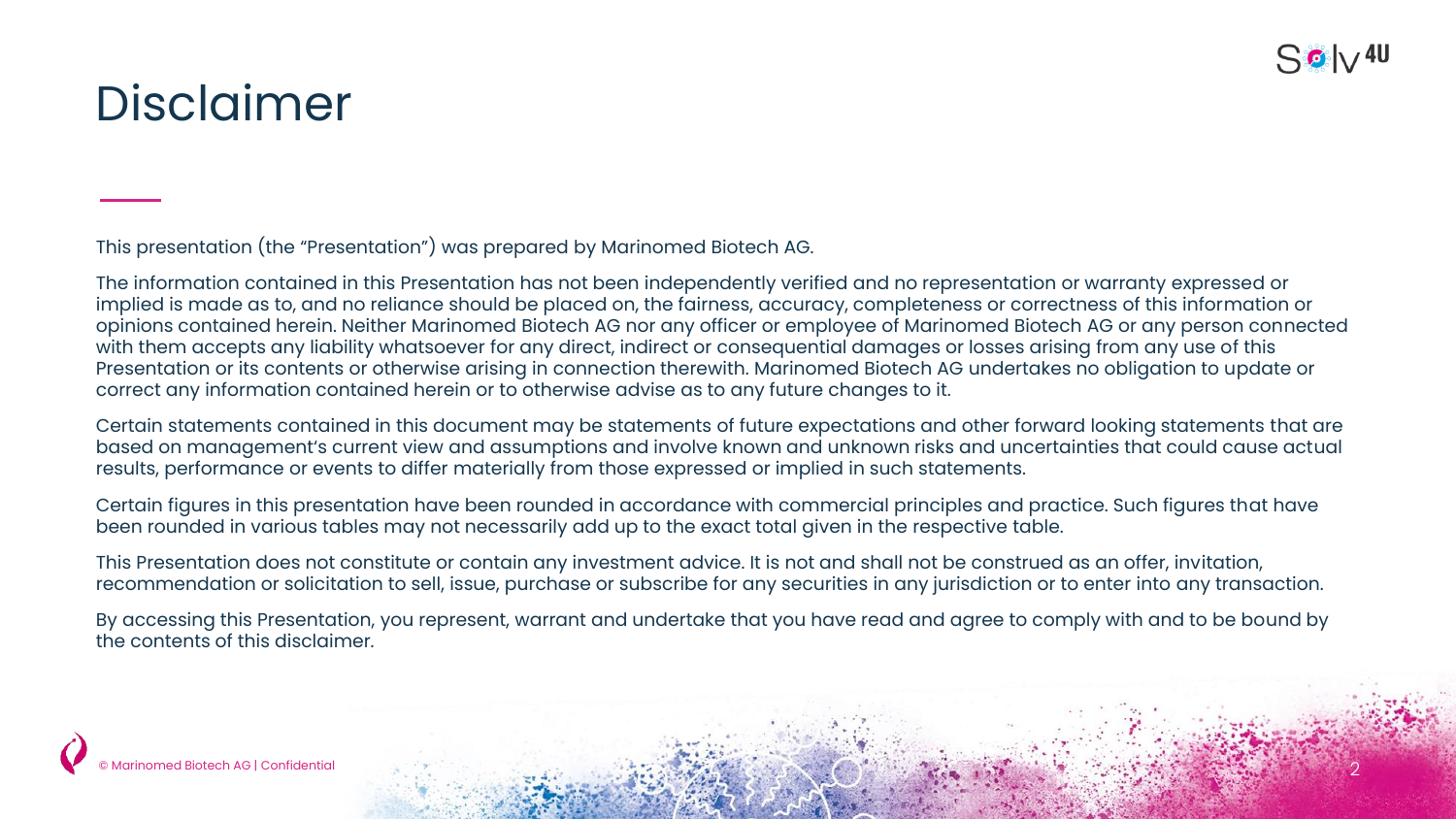

# Marinosolv®, the basis for better therapies

Solubilization technology to improve drug delivery and bioavailability



Based on plant derived saponin micelles, proven as clinically safe



Suitable for highly hydrophobic small molecules and peptides



Most advanced asset: Budesolv® (budesonide), preparing application



Supported with a strong patent family (novel use), protection until at least 2036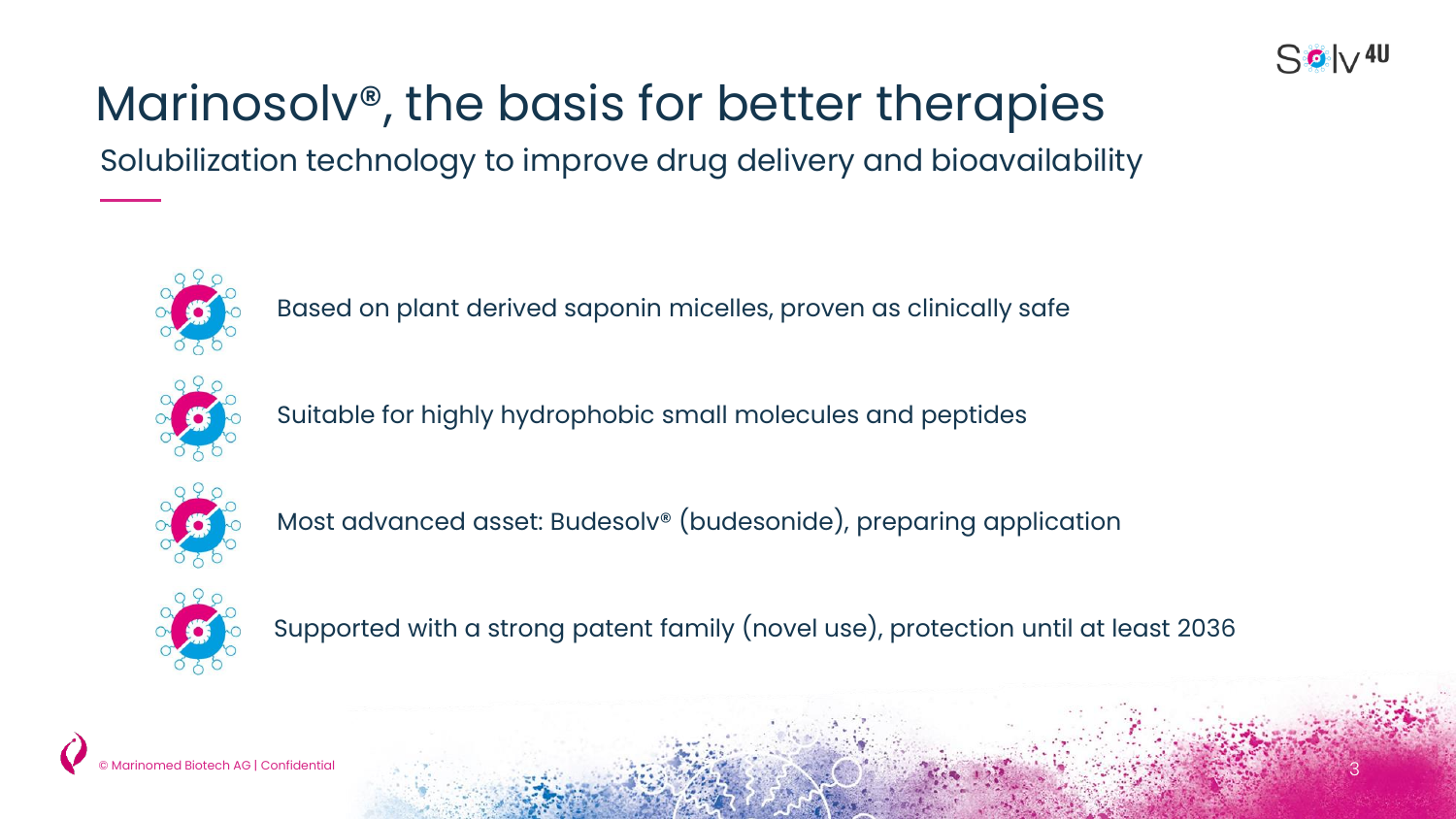### $S$  o  $\sqrt{40}$

4

### Marinosolv® works in two steps

Solubilization of water-insoluble compounds in a micelle forming aqueous system

### **Marinosolv<sup>®</sup> formulation**

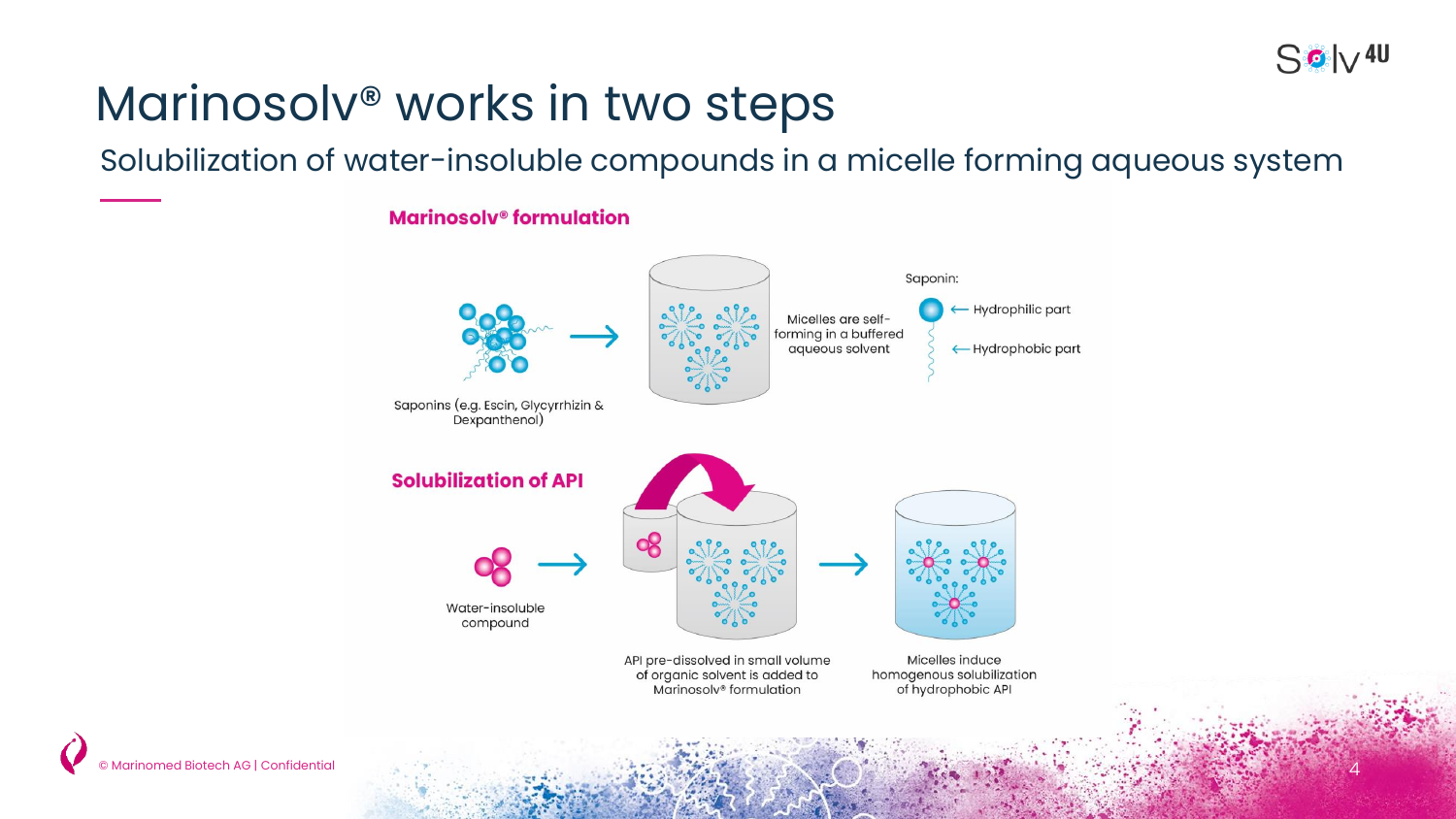

## Marinosolv® enhances bioavailability

Improved solubility as exemplified on the lead product Budesolv



**Suspension** 64µg per dose/spray

**Solution** 10µg per dose/spray

| <b>Proven solubility</b>               | <b>Significant solubility increase in water</b>                     |  |
|----------------------------------------|---------------------------------------------------------------------|--|
| <b>Increased bioavailability</b>       | Faster onset of action<br>Higher local, lower systemic availability |  |
| Well-established excipients            | Well-tolerated by sensitive tissues like<br>nasal mucosa and eyes   |  |
| <b>Dose reduction</b>                  | Lower possible side effects<br>Lower production costs               |  |
| <b>Risk of misdosing</b><br>eliminated | No need to shake the<br>product                                     |  |
| <b>Aseptic filtering</b>               | Preservative free formulation<br>Lower production costs             |  |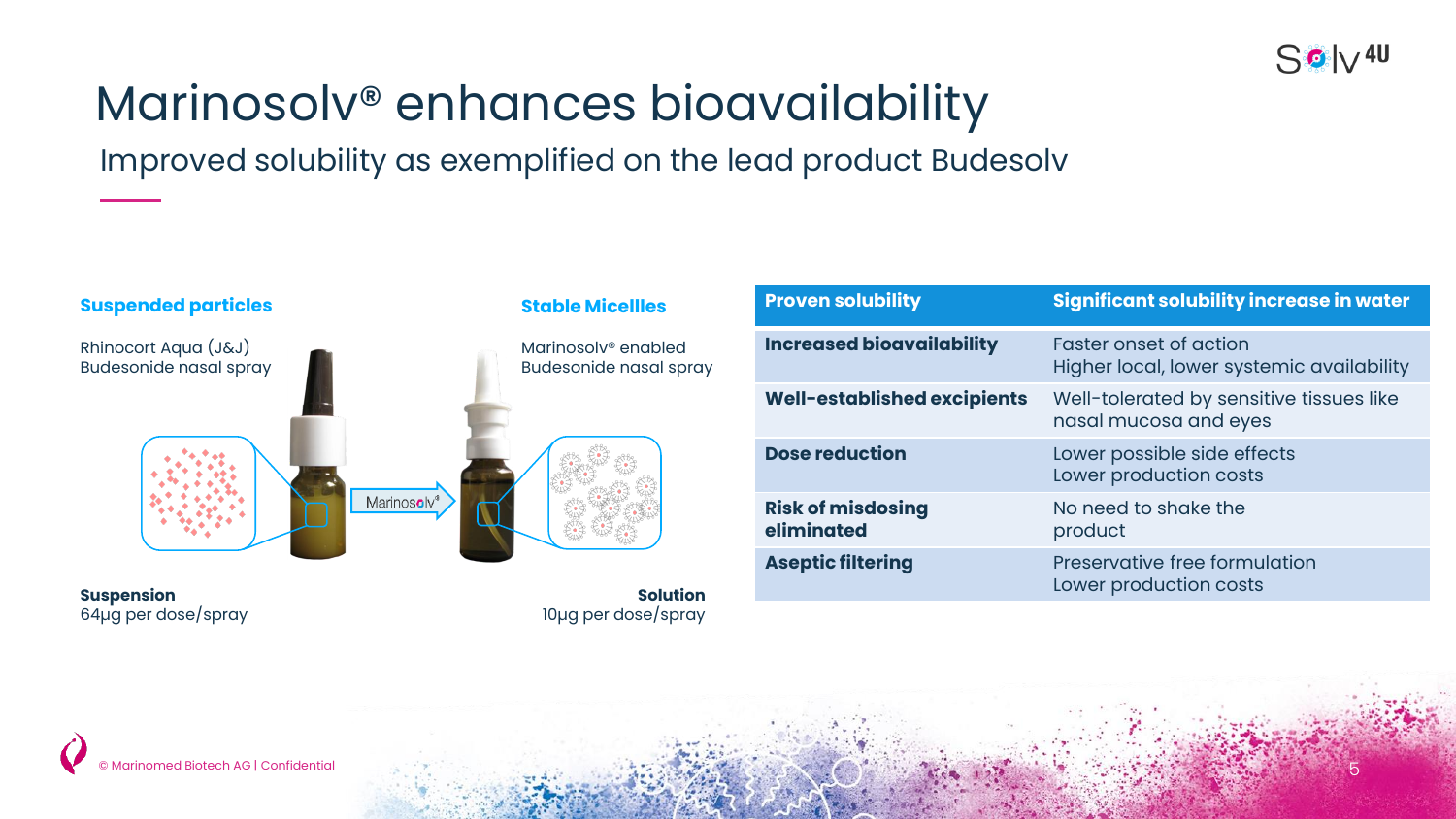

6

### Marinosolv® enabled compounds

Versatile platform allows solubilization of variety of small molecules



Marinosolv® solubility enhancement in comparison to solubility in water.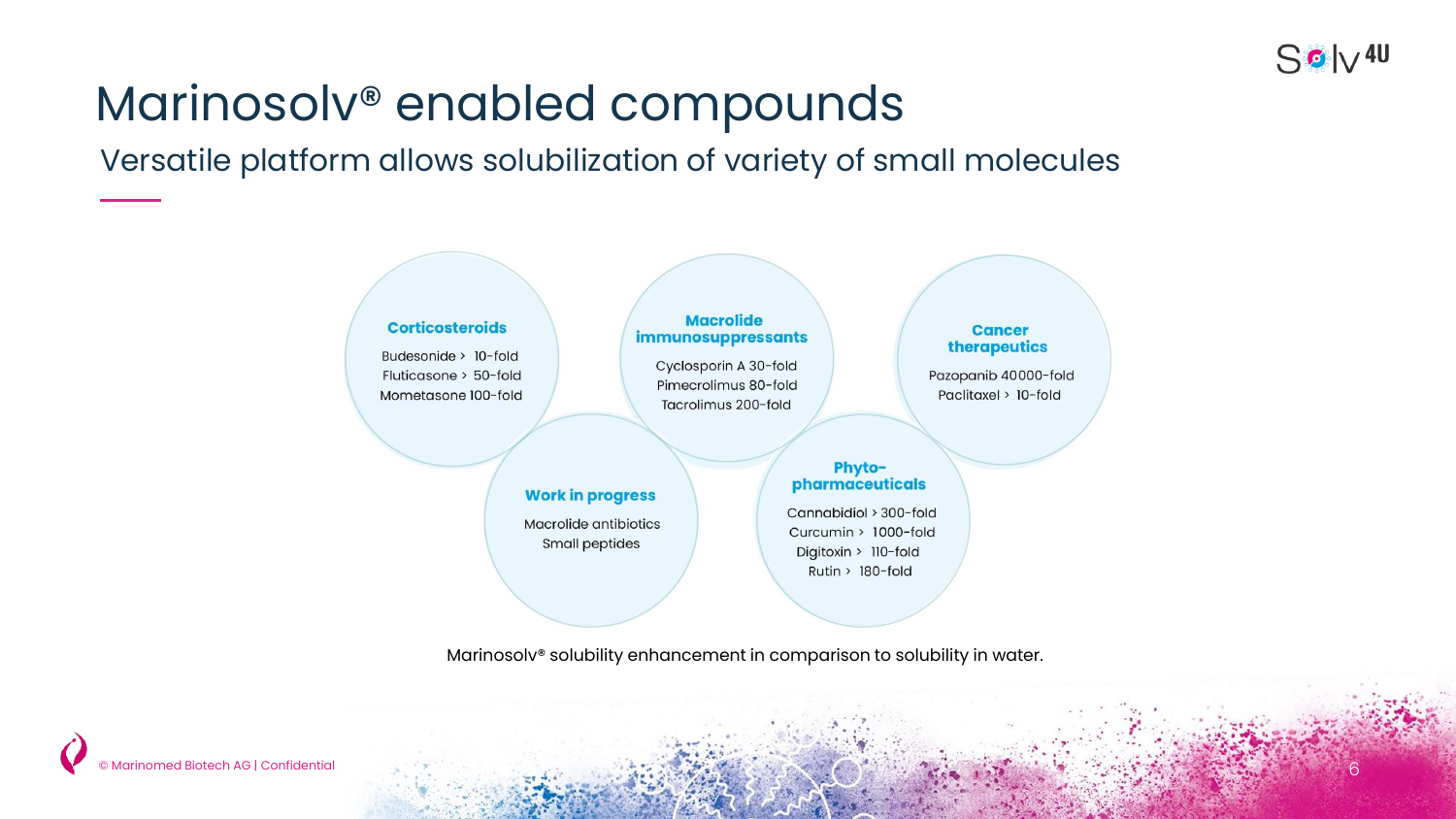

# Marinosolv® is broadly applicable for NCEs/APIs

Solv4U technology partnerships in formulation development



Not limited to APIs for specific indications



For APIs/NCEs in all stages of development



Re-Formulation of off-patent APIs: life cycle management



Efficient drug delivery with low systemic off-target activity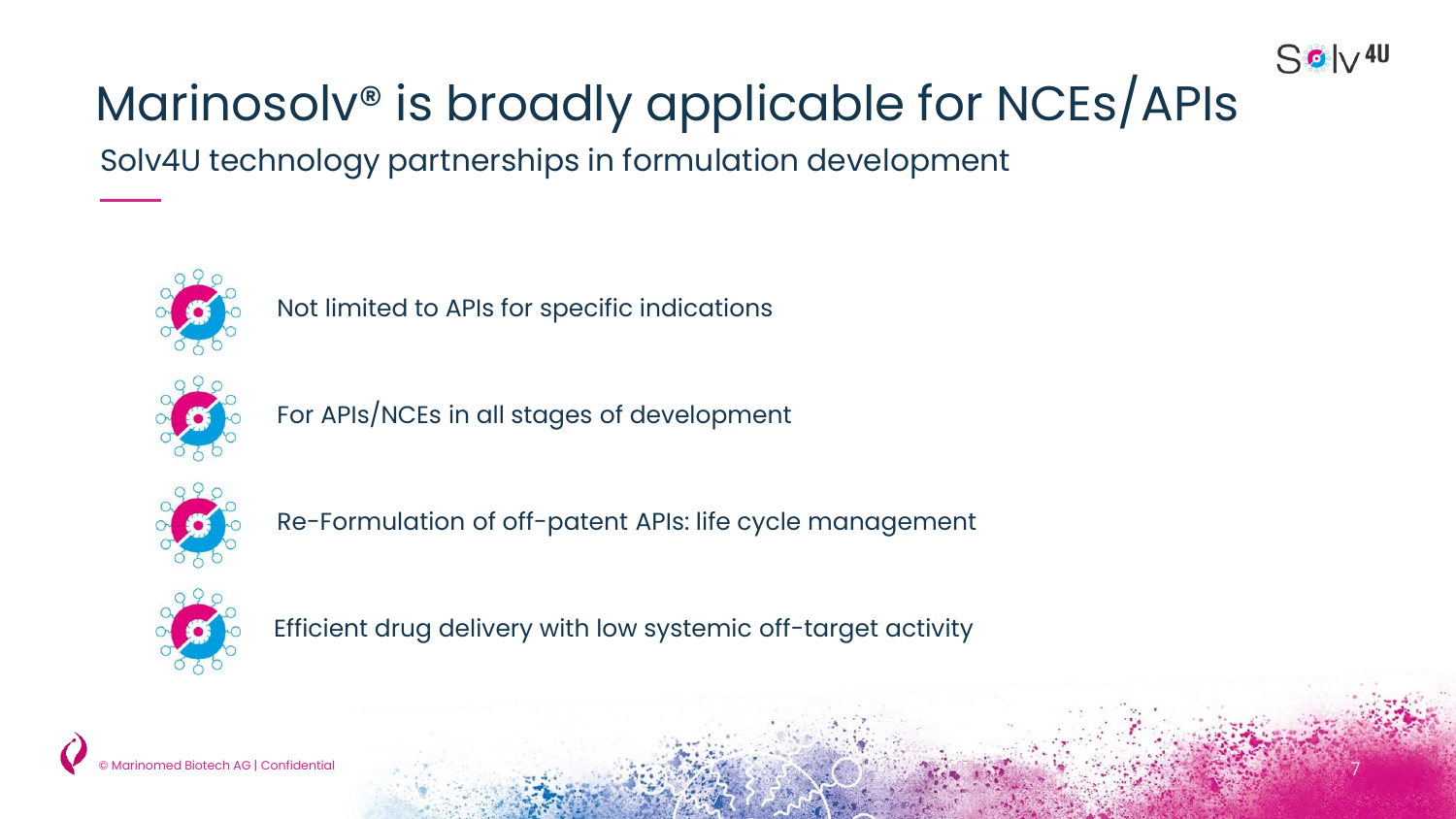

8

## Solv4U, the basis for better therapies

Application and dosage forms

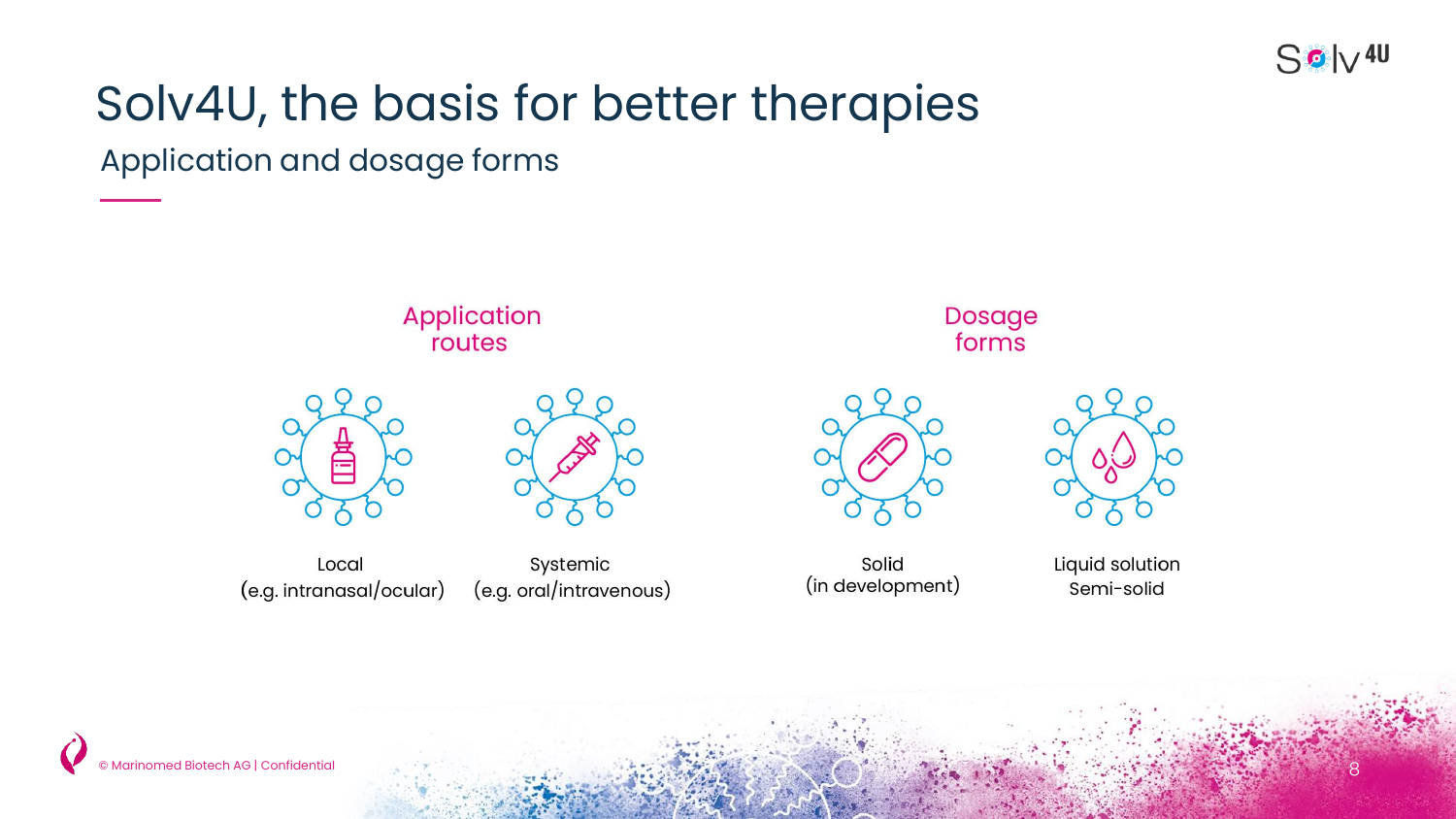

# Marinosolv® formulation: Local applications

Validation of Marinosolv® solubilization technology

### **BUDESOLV**

- Marinosolv® enabled budesonide
- Nasal spray
- Phase III (allergic rhinitis) finalised
- Faster onset of action at reduced dose compared to originator
- Licensed to Chinese Partner

### **TACROSOLV**

- Marinosolv® enabled tacrolimus
- Eye drops
- Phase II (dose finding) finalised
- Dose dependent effect was shown in allergic conjunctivitis
- Further development in ophthalmic rare diseases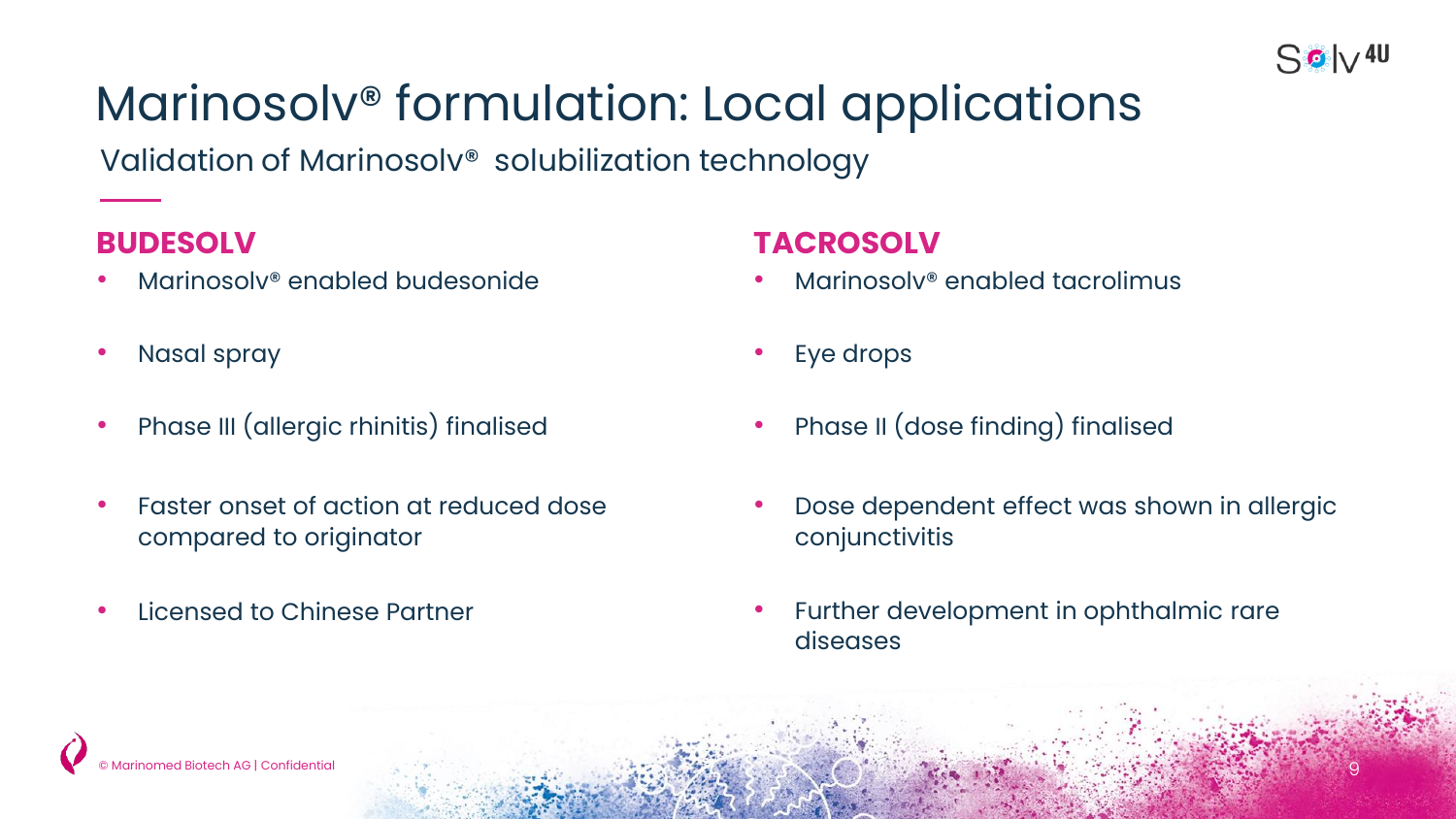

10

## Marinosolv® formulations: Systemic applications

Excellent tolerability and efficacy of Marinosolv® vehicle

| <b>ORAL USE</b><br>in pre-clinical<br>toxicological studies                       | <b>INTRAVENOUS USE</b><br>in pre-clinical<br>toxicological studies                | <b>PHARMACOKINETICS:</b><br>in-vivo study of NCE                                                  | <b>SAFETY &amp; EFFICACY:</b><br>in-vivo study of NCE                                                      |
|-----------------------------------------------------------------------------------|-----------------------------------------------------------------------------------|---------------------------------------------------------------------------------------------------|------------------------------------------------------------------------------------------------------------|
| $\checkmark$ Excellent tolerability<br>$\checkmark$ No clinical signs of toxicity | $\checkmark$ Excellent tolerability<br>$\checkmark$ No clinical signs of toxicity | $\checkmark$ Marinosolv <sup>®</sup> formulation of<br>NCE superior to competitor<br>formulations | $\checkmark$ Promising safety profile of<br>Marinosolv <sup>®</sup> vehicle in<br>preliminary PK           |
|                                                                                   |                                                                                   | $\checkmark$ Per oral: several fold increase<br>in bioavailability compared to<br>competitor      | $\checkmark$ Marinosolv® formulation<br>superior to competitor in<br>bioavailability and general<br>safety |
| References:                                                                       |                                                                                   |                                                                                                   |                                                                                                            |

Repeated Dose Toxicity Pilot Study conducted by IOCB (2020) to characterize the toxicity profile of Marinosolv ® vehicle in Wistar Rats Pharmakokinetic Study of an NCE in Wistar Rats by IOCB (2021) to determine the pharmacokinetic profile of Marinosolv ® - enabled NCE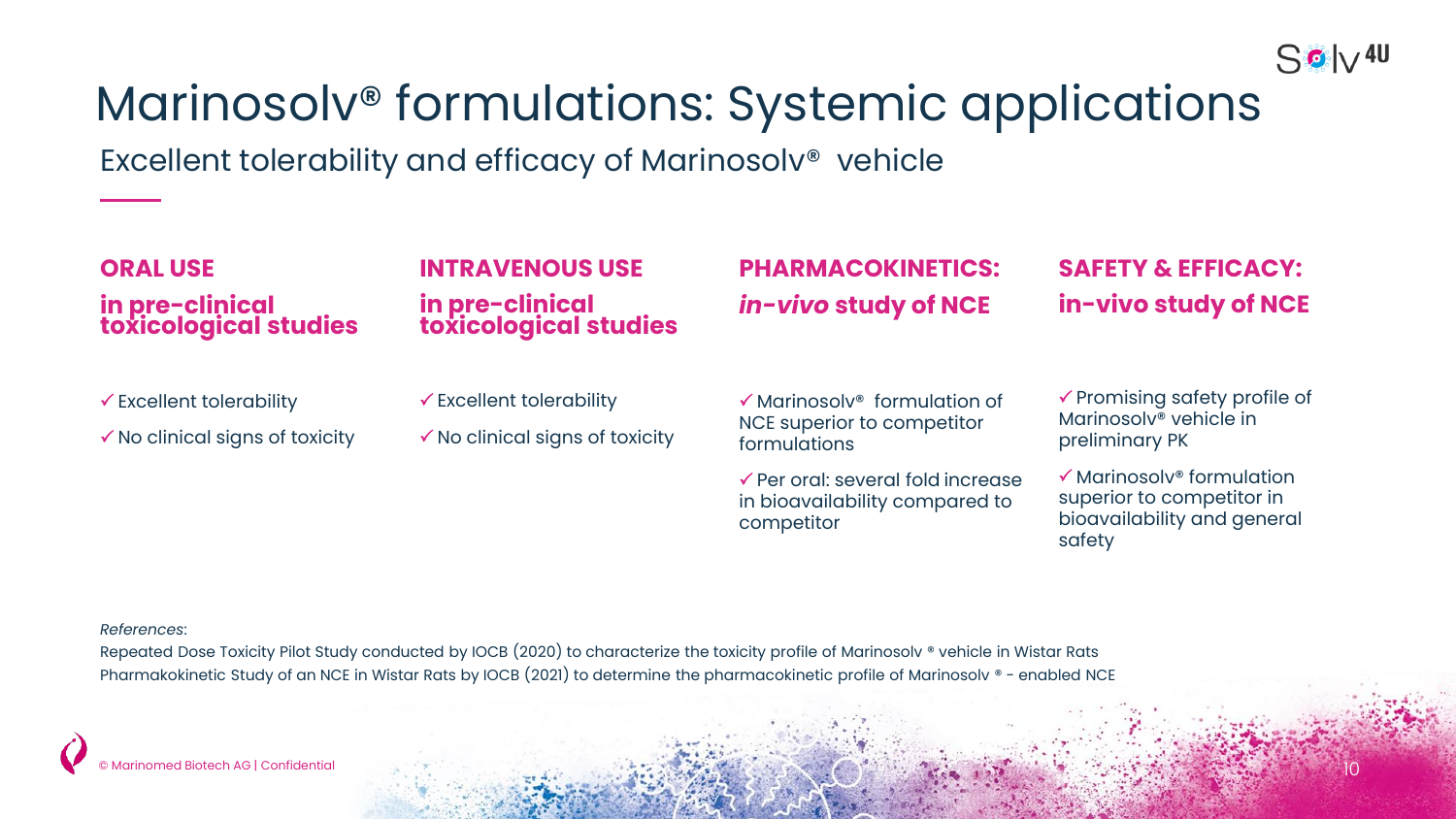# Solv4U: Designed in close cooperation with clients



#### **Formulations are designed according to…**

• Physicochemical uniqueness of each compound

 $S$   $\phi$   $\sqrt{40}$ 

Target stability

### **Considering requirements for…**

- Later development stages
- Desired dosage forms
- **Manufacturing**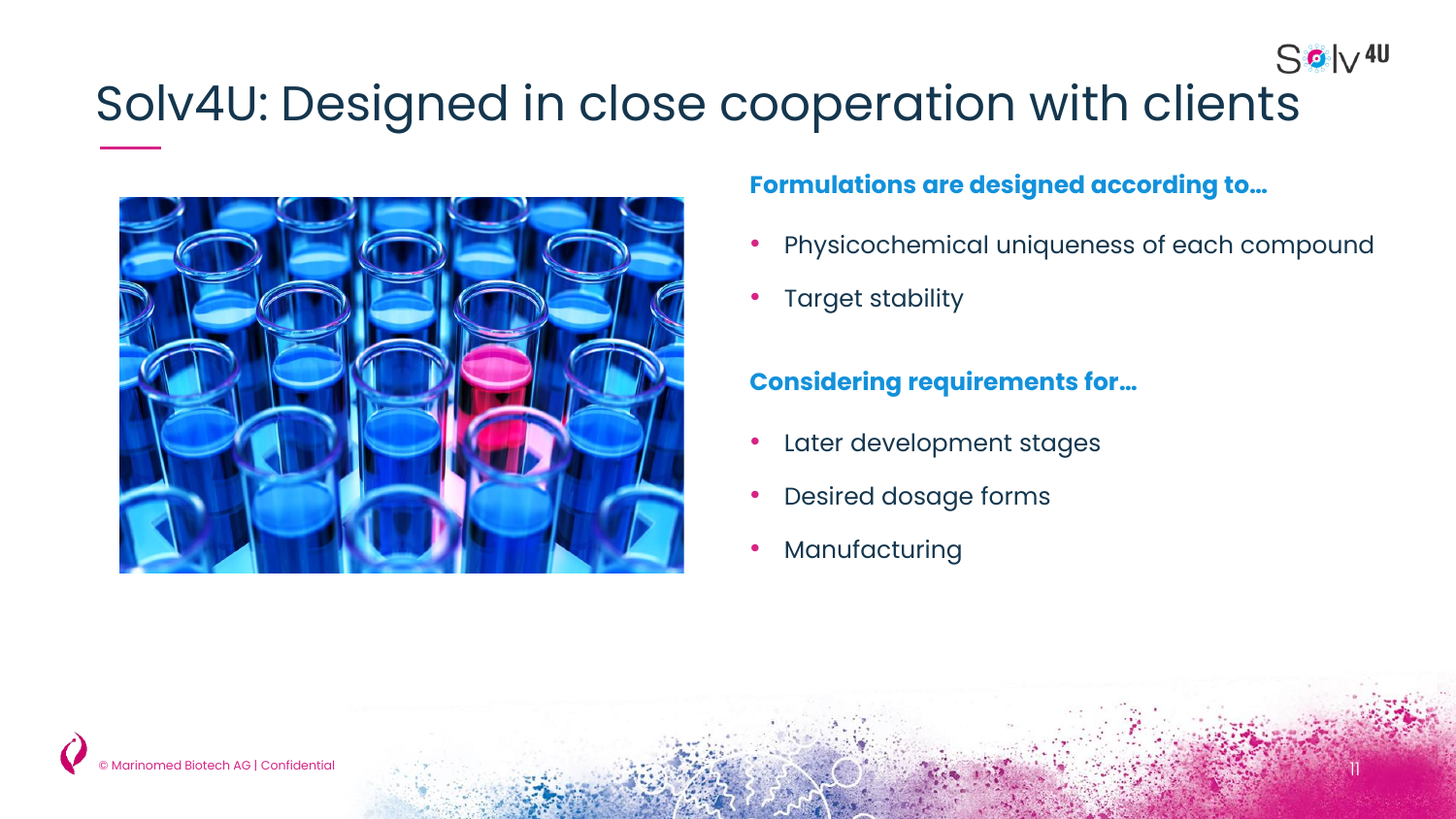

### Solv4U: Formulation development

Feasibility study and development of scalable manufacturing process

#### **PHASE I FEASIBILITY**

- Establishment of analytical method
- Design, prepare and evaluate of 30 different combinations of Marinosolv® formulation with target compound
- 6-day stability data
- Report
- (OPTIONAL) Solubilized Marinosolv®-API formulation samples

#### **PHASE II FORMULATION DEVELOPMENT**

- Optimize formulation and evaluate stability according to ICH guidelines
- Provide non-GMP study medication

#### **PHASE III MANUFACTURING PROCESS**

- Develop an up-scalable process
- Selection of final primary packaging and other product requirements

### **PHASE IV TECH TRANSFER**

- Support tech transfer to CMO selected by client
- Establish a production schedule

• LICENSE MODEL based on milestones and royalties from the Clinical Development phase and beyond